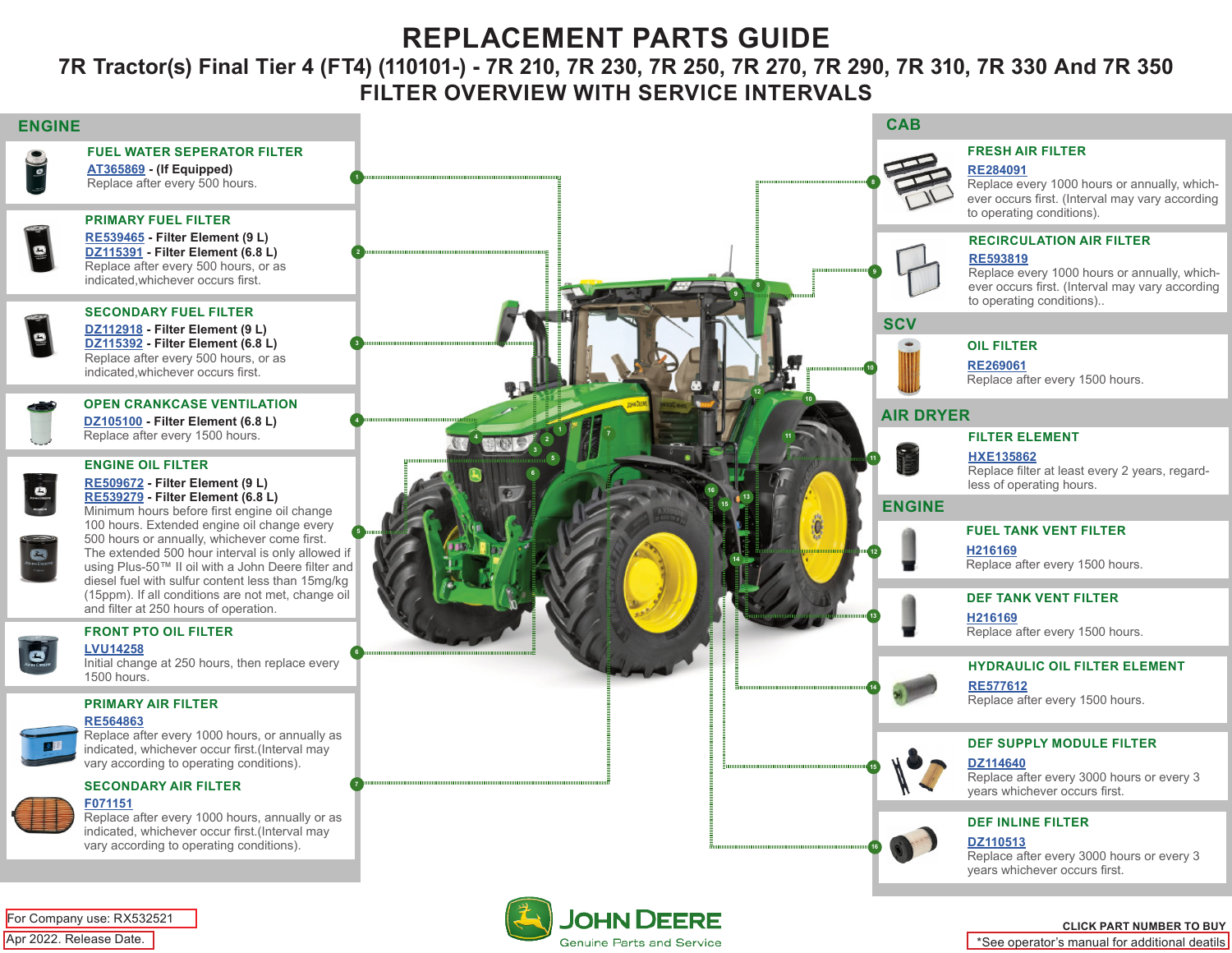## **CAPACITIES**

## **7R Tractor(s) Final Tier 4 (FT4) (110101-) - 7R 210, 7R 230, 7R 250, 7R 270, 7R 290, 7R 310, 7R 330 And 7R 350**

#### **CAPACITIES (Approximate):**

#### *Cooling System:*

| Cool-Gard™ II |  |
|---------------|--|
|               |  |
|               |  |

#### *Engine Crankcase Oil Volume, Including Filter:*

#### *Fuel Tank:*

| e23 <sup>TM</sup> |  |
|-------------------|--|
|                   |  |

#### *DEF Tank:*

|--|--|--|--|

| <b>Final Drive (Each):</b><br>With Brakes / Without Brakes3.8 L (1gal)             |  |
|------------------------------------------------------------------------------------|--|
| <b>Transmission / Hydraulic System:</b><br>e23™ and IVT™/AutoPowr™160 L (42.3 gal) |  |
| <b>TLS™ Plus Axle:</b>                                                             |  |
| 1150, 1300 MFWD Axle:                                                              |  |





\*See operator's manual for additional deatils